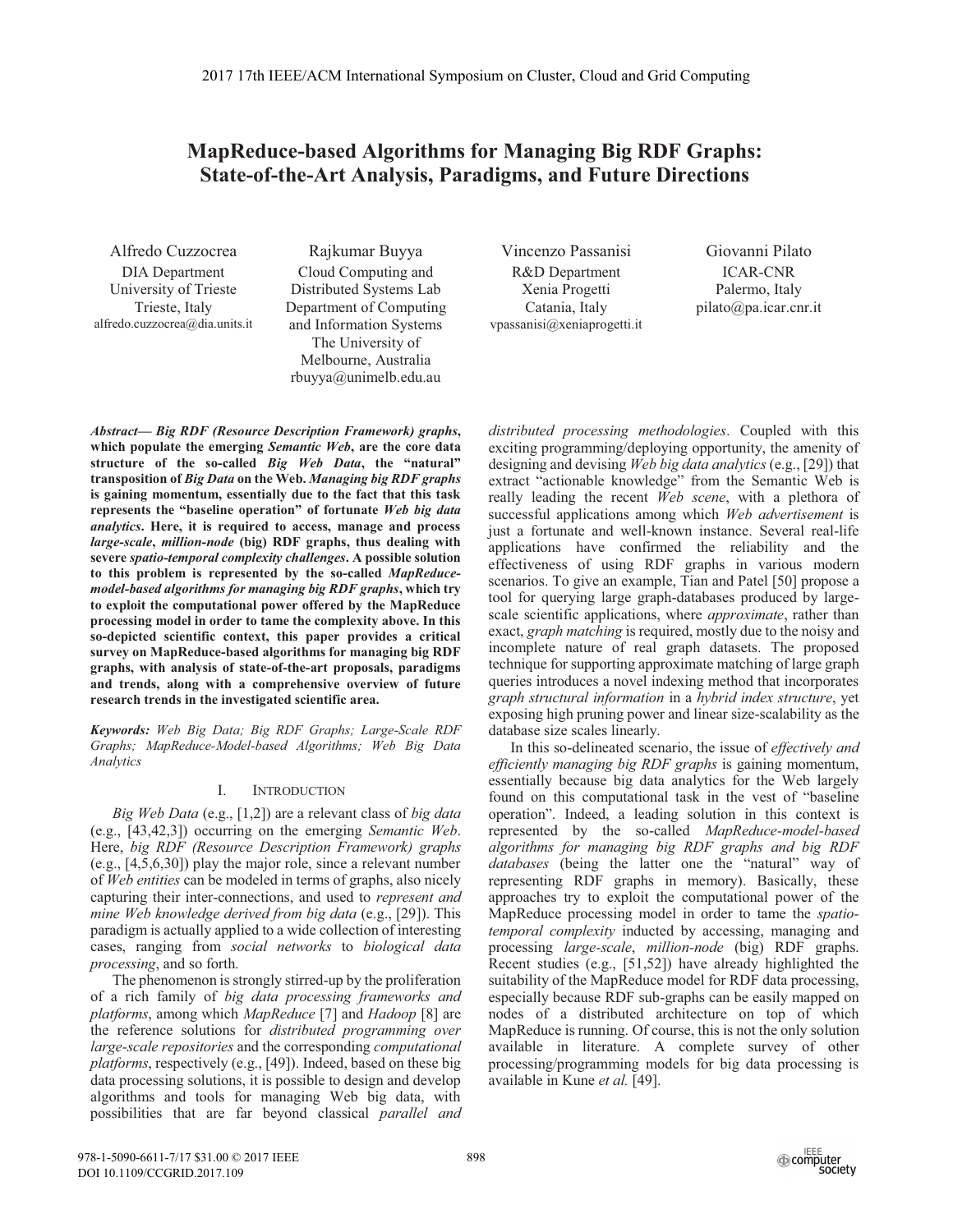Based on the current literature focusing on MapReducebased algorithms for big RDF graph management, we can identify the following three main classes of algorithms:

- MapReduce-based algorithms for big data processing;
- MapReduce-based algorithms for managing RDF graphs;
- MapReduce-based algorithms for managing RDF databases.

The first one represents a class of algorithms devoted to the general goal of processing big data on the Web, with a clear reference to RDF data. The second one represents a class of algorithms specifically devoted to the issue of managing RDF graphs. Finally, the third one represents a class of algorithms that focus on the issue of managing RDF databases definitely.

Inspired by the motivations above, in this paper we propose a critical survey on MapReduce-based algorithms for managing big RDF graphs, with analysis of state-of-the-art proposals, paradigms and trends. We complete our analytical contributions by means of a comprehensive overview of future research trends in the investigated scientific area.

The rest of the paper is organized as follows. In Section 2, we provide definitions, concepts and examples on RDF graphs. Section 3 focuses on MapReduce-based algorithms for big data processing. In Section 4, we move the attention on MapReduce-based algorithms for managing RDF graphs. Section 5 considers MapReduce-based algorithms for managing RDF databases. In Section 6, we draw future research directions in the context of MapReduce-based algorithms for big RDF graphs. Finally, Section 7 concludes the paper.

#### П. RDF GRAPHS: FUNDAMENTALS AND EXAMPLES

Since RDF graphs play a central role in our research, in this Section we focus in a greater detail on definitions, concepts and examples of such very important data structure of the popular Semantic Web. RDF is a Semantic Web data model oriented to represent information on resources *available on the Web*. To this end, a critical point is represented by the fact that RDF model *metadata* about such Web resources, which can be defined as data that describe other data. Thanks to metadata, RDF can easily implements some very important functionalities over the Semantic Web, such as: resource representation, querying resource on the Web, discovering resources on the Web, resource indexing, resource integration, interoperability among resources and applications, and so forth. RDF is primarily meant for managing resources on the Web for applications, not for endusers, as to support *querying the Semantic Web* (e.g., [20]), Semantic Web interoperability (e.g., [21]), complex applications (e.g., [22]), and so forth.

Looking into more details, RDF is founded on the main assertion that resources are identified on the Web via suitable Web identifiers like Uniform Resource Identifiers (URI) and they are described in terms of *property-value* pairs via statements that specify these properties and values. In an RDF statement, the *subject* identifies the resource (to be described),

the *predicate* models the property of the subject, and the object reports the value of that property. Therefore, each RDF resource on the Web is modeled in terms of the triple (subject, predicate, object). This way, since Web resources are typically connected among them, the Semantic Web represented via RDF easily generates the so-called RDF graphs. In such graphs, RDF models statements describing Web resources via nodes and arcs. In particular, in this graphware model, a statement is represented by:  $(i)$  a node for the subject;  $(ii)$  a node for the object;  $(iii)$  an arc for the predicate, which is directed from the node modeling the subject to the node modeling the object. In terms of the popular *relational* model, an RDF statement can be represented like a tuple (subject, predicate, object) and, as a consequence, an RDF graph can be naturally represented via a relational schema storing information on subjects, predicates and objects of the corresponding Web resources described by the RDF statements modeled by that graph (e.g., [23]).

Figure 1, borrowed from Herman [24], shows an example where information on the Web regarding the book "The Glass" Palace", by A. Ghosh, occur in two different sites in the vest of different media, one about the English version of the book, and the other one about the French version of the book. According to this, the two different Web resources are represented by two different relational schemas (see Figure 1). Figure 2, instead, shows the corresponding RDF graphs for the two different Web resources, respectively.

As highlighted before, one of the goal of RDF graphs is allowing the easily integration of correlated Web resources. This is, indeed, a typical case of Web resource integration because the two RDF graphs, even if different, describe two different media of the same resource. It is natural, as a consequence, to integrate the two RDF graphs in a unique (RDF) graph, even taking advantage from the "natural" topological nature of graphs, as shown in Figure 3. In particular, the integration process is driven by recognizing the same URI that identifies the book resource.

Another nice property of the RDF graph data model that makes it particularly suitable to Semantic Web is its "open" nature, meaning that any RDF graph can be easily integrated with external knowledge on the Web about resources identified by the URIs it models. For instance, a common practice is that of integrating RDF graph with Web knowledge represented by Wikipedia [25] via ad-hoc tools (e.g., DBpedia [26]). This contributes to move the actual Web towards the Web of data and knowledge. Figure 4 shows the RDF graph of Figure 3 integrated with knowledge extracted from Wikipedia via DBpedia.

It is worth noticing that, when RDF graphs are processed, applications can easily extract knowledge from them via socalled *RDF query language* [27] or other AI-inspired approaches  $(e.g., [28])$ . In addition to this, mining such graphs is critical for a wide range of Web applications. To give an example, traversal paths can be used as "basic" procedures of powerful *analytics over Web Big Data* (e.g., [29]). This further gives solid motivation to our research.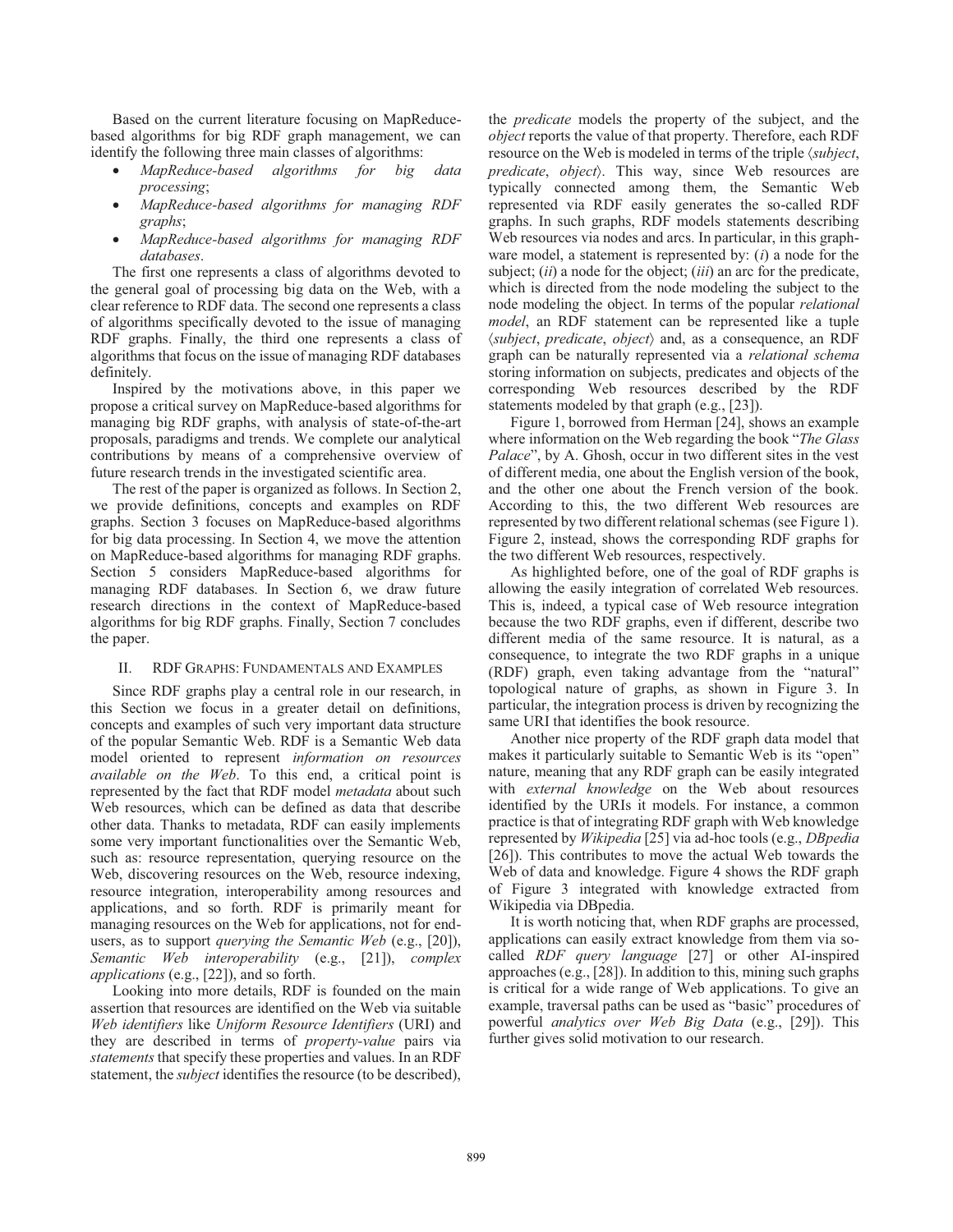

Figure 1. Different Web Media for the Same Book (left) and their Corresponding Relational Schemas (right) [24].

### III. **MAPREDUCE-BASED ALGORITHMS FOR BIG DATA PROCESSING**

This Section focuses on algorithms devoted to the general goal of processing big data on the Web, with a clear reference to RDF data.

Dittrich and Quiané-Ruiz [9] put light on main issues and challenges of big data processing over MapReduce, by highlighting actual data management solutions that found over this computational platform. Several aspects are touched, including job optimization, physical data organization, data layouts, indexes, and so forth. Finally, a comparative analysis between Hadoop-MapReduce and Parallel DBMS is provided, by highlighting their similarities and differences.

Chen et al. [10] investigates interactive analytical processing in big data systems, with particular emphasis over the case of MapReduce, even considering the industrial applicative setting. In more detail, authors capture and model typical big data processing workloads, which are characterized by several small, short and increasingly interactive jobs, which clearly contrast with the large, longrunning batch jobs for which MapReduce was originally designed. In line with this trend, authors provide an empirical analysis of MapReduce traces from several business-critical deployments inside Facebook and Cloudera instances in a wide range of applications scenarios ranging from ecommerce to telecommunication systems, from social media to large-scale retail systems, and so forth. As a result of their empirical analysis, authors provide a new class of MapReduce workloads that are composed by interactive analysis *components* making heavy use of query-like programming frameworks on top of MapReduce.

Papailiou et al. [30] introduce and experimentally assess  $H_2RDF$ , an innovative, *fully-distributed RDF framework* that combines MapReduce with NoSQL (distributed) data stores. With respect to the state-of-the-art contributions,  $H_2RDF$ allows two distinctive characteristics to be achieved:  $(i)$  high efficiency in both *simple* and *multi-join SPAROL queries* [31] via joins that execute on the basis of query selectivity;  $(ii)$ alternatively-available centralized and MapReduce-based join execution that ensures higher speed-up during query evaluation. The system is targeted to billions of RDF triples even with small commodity Clouds, and its performance over that of comparative methods is experimentally proven.



Figure 2. The Two RDF Graphs Corresponding to the Two Different Web Media for the Same Book Reported in Figure 1 [24].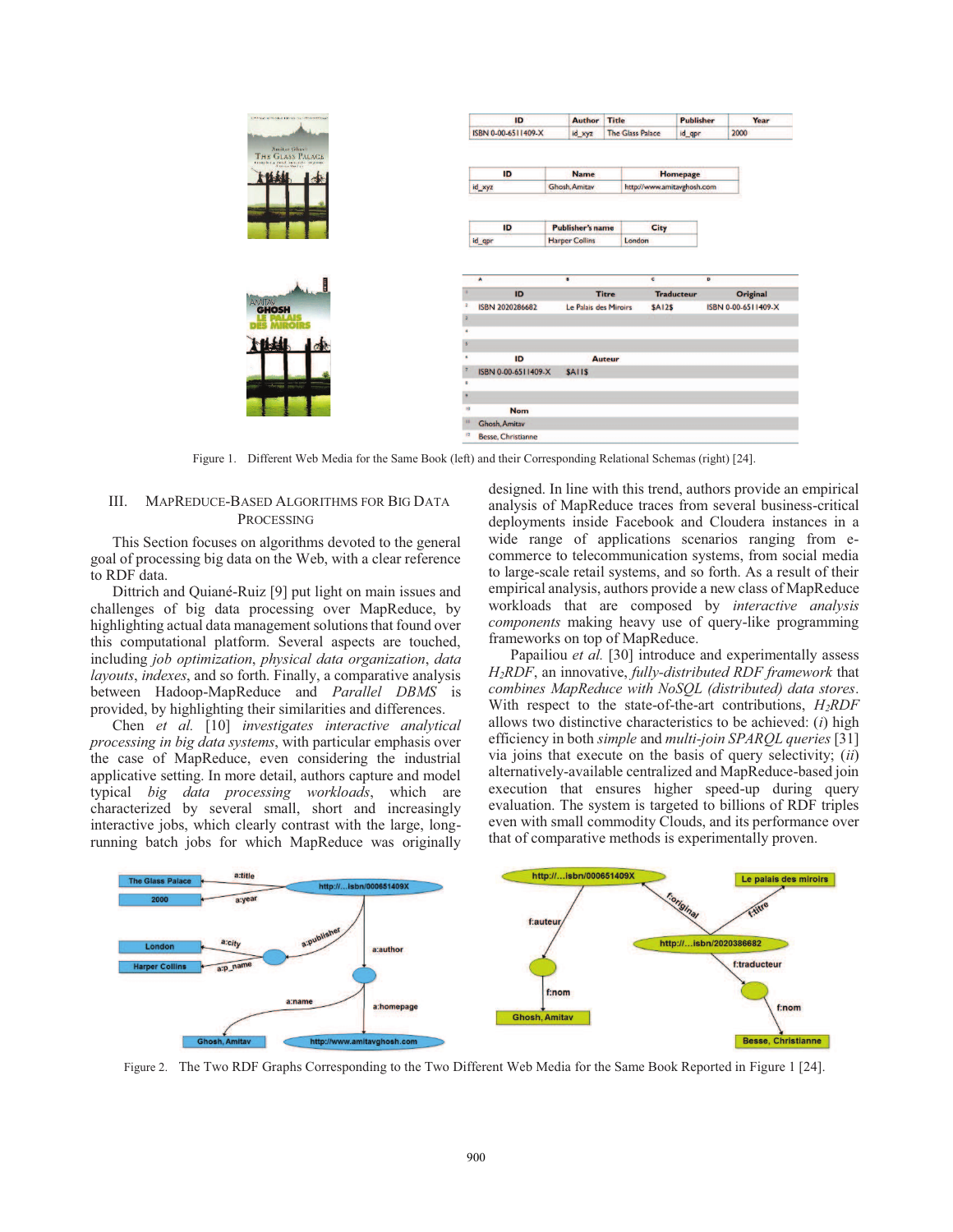Przyjąciel-Zablocki *et al.* [32] similarly focus the attention on the problem of *efficiently supporting SPAROL* join queries over big data in Cloud environments via MapReduce. The novelty of this research effort relies on an implementation of the distributed sort-merge join algorithm on top of MapReduce where the join is computed during the map phase completely. The problem of *cascaded executions* that may derive from executing multiple joins is addressed during the reduce phase by ensuring that the "right-hand" side of the join is always pre-sorted on the required attributes. Experiments show an excellent performance over comparative approaches.

Finally, at the mere system-side, several works focus the attention on very interesting applicative settings, such as the case of supporting MapReduce-based big data processing on *multi-GPU systems* (e.g., [11]), and the case of efficiently supporting GIS polygon overlay computation with MapReduce for spatial big data processing (e.g., [12]).

# IV. MAPREDUCE-BASED ALGORITHMS FOR MANAGING **RDF GRAPHS**

This Section concerns with algorithms specifically devoted to the issue of managing RDF graphs.

Choi et al. [13] focus the attention on the problem of effectively and efficiently supporting scalable storage and retrieval of large volumes of in-memory-representations of RDF graphs by exploiting a combination of MapReduce and HBase. The solution conveys to the so-called RDFChain framework, whose storage schema reflects all the possible join query patterns, thus providing a reduced number of storage accesses on the basis of the joins embedded in the target queries. In addition to this, a cost-based map-side join

of RDFChain is provided. This allows to reduce the number of *map jobs* significantly.

Kim et al. [14] consider the research challenge of optimizing RDF graph pattern matching on MapReduce. Authors correctly recognize that the MapReduce computation model provides limited *static optimization techniques* used in relational DBMS, such as indexing and cost-based optimizations, hence it is mandatory to investigate *dynamic* optimization techniques for join-intensive tasks on MapReduce. With this idea in mind, authors extend their previous Nested Triple Group data model and Algebra (NTGA) for efficient graph pattern query processing in the Cloud [15] and achieve the definition of a scan-sharing *technique* that is used to optimize the processing of graph patterns with repeated properties. Specifically, the proposed scan-sharing technique eliminates the need for repeated scanning of input relations when properties are used repeatedly in graph patterns.

Finally, Zhang et al. [16] propose a cost-model-based RDF join processing solution using MapReduce to minimize the query responding time as much as possible. In particular, authors focus the attention on SPARQL queries in a sharednothing environment on top of MapReduce, and propose a technique based on which they (1) first transform a SPARQL query into a sequence of MapReduce jobs, and (2) then create a novel index structure, called All Possible Join tree (APJ*tree*) for reducing the searching space inducted by the optimal execution plan of a set of MapReduce jobs. To speed up the join processing, they employ *hybrid join* and Bloom filters for performance optimization. Authors complete their analytical contributions by means of an extensive set of experiments on real data sets that prove the effectiveness of the proposed cost model.



Figure 3. RDF Graph Obtained via Integrating the Two RDF Graphs of Figure 2 [24].

### MAPREDUCE-BASED ALGORITHMS FOR MANAGING V. **RDF DATABASES**

The relevance of RDF query processing via MapReduce has been highlighted by several studies (e.g., [33, 34, 35]). Basically, these works focus the attention on RDF data management architectures and systems designed for Cloud

environments, with a special focus to large-scale RDF processing. Approaches investigated here mainly consider several special tasks that can be performed on the Web via RDF, such as Web data publishing and Web data exchanging. Within this scientific niche, this Section considers algorithms that focus on the issue of managing RDF databases.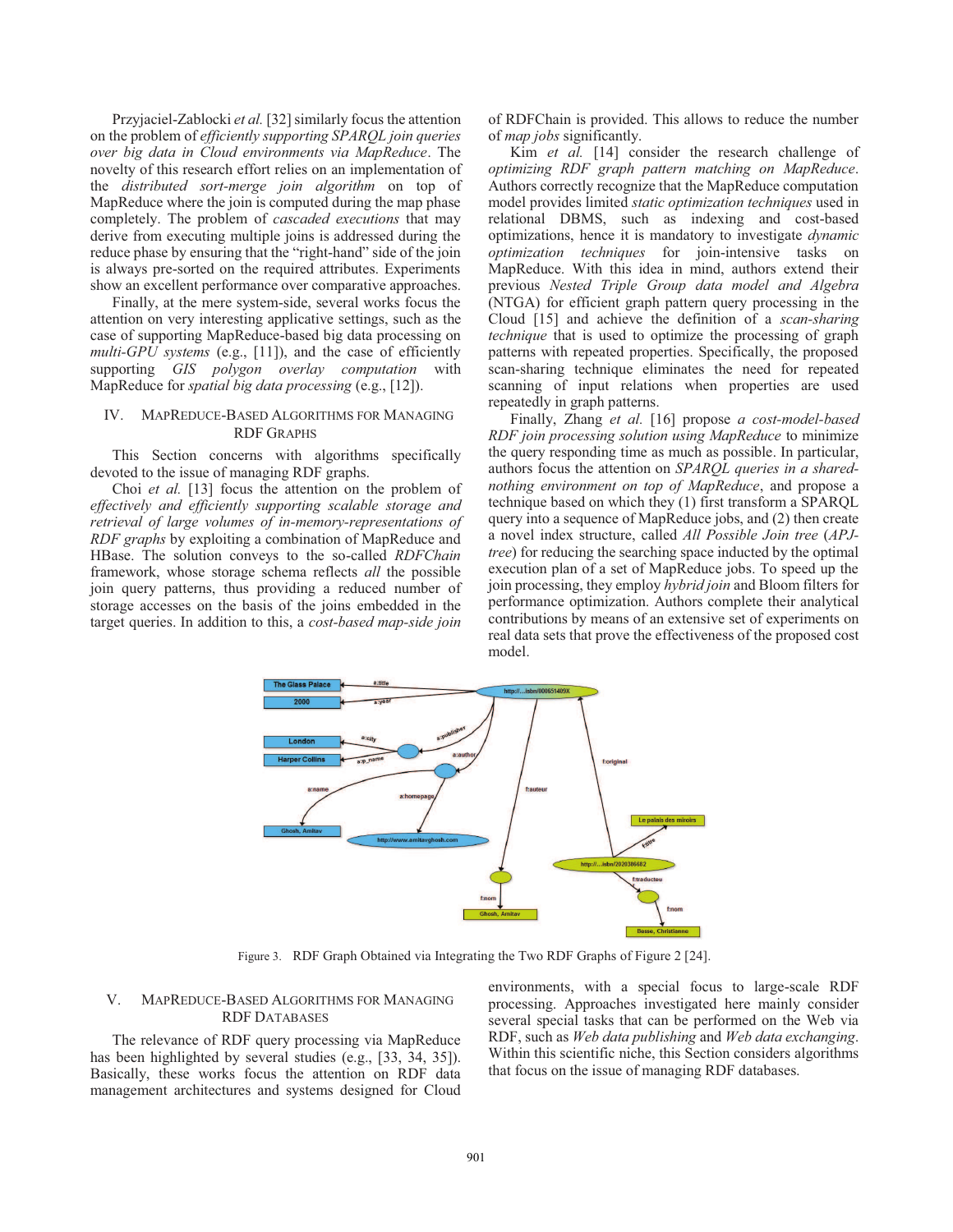Gergatsoulis et al. [36] focus the attention on querying linked data based on MapReduce. Linked data can easily be modeled via RDF databases. In particular, authors consider linked data that are arbitrarily partitioned and distributed over a set of Cloud nodes, such that input queries are decomposed into a set of suitable sub-queries, each one involving data stored in a specific node. The proposed method is two-step in nature. In the first step, sub-queries are executed on the respective node in an isolated manner. In the second step, intermediate results are combined in order to obtain the final answer to the input query. The innovation introduced by this research effort consists in the fact that the proposed query algorithm is independent on all the parameters of the model, i.e. linked data partitioning, local data storage, query decomposition mechanism, local query algorithm.

SPARQL query processing over RDF data has attracted a lot of attention from the research community as well. In this context, several approaches have been proposed recently. Schätzle et al. [37] address the problem of *supporting* SPARQL queries over very large RDF datasets via mapping SPARQL statements over *PigLatin* [38] programs. These programs are finally executed in terms of a series of MapReduce jobs on top of a Hadoop cluster. The study also provides an interesting experimental trade-off analysis on top of a popular benchmark dataset. Nie et al. [39] also investigate scalability issues of processing SPAROL queries over Webscale RDF knowledge bases. To this end, authors propose an innovative partitioning method particularly suitable to RDF data that introduces the nice amenity of providing effective indexing schemes for supporting efficient SPARQL query processing over MapReduce. Still in this area, Du et al. [40] and Punnoose et al. [41] provide anatomy and main functionalities of a semantic data analytical engine and a Cloud-enabled RDF triple store, respectively. Both embed several points of research innovation over state-of-the-art proposals.

Urbani et al. [17] study how to apply compression paradigms to obtain scalable RDF processing with *MapReduce.* Authors point the specific case of Semantic Web, where *many billions of statements*, which are released using the RDF data model, exist. Therefore, they propose to apply a novel data compression technique in order to tame the severity of data size, and thus design a set of distributed MapReducebased algorithms to efficiently compress and decompress a large amount of RDF data. In particular, they apply a dictionary encoding technique that maintains the structure of the (Web) data. The solution is implemented as a prototype using the Hadoop framework, and its performance is evaluated over a large amount of data and scales linearly on both input size and number of nodes.



Figure 4. RDF Graph Obtained via Integrating the RDF Graph of Figure 3 with Wikipedia Knowledge Extracted via DBpedia [24].

Still in the context of optimization issues, Ravindra and Anyanwu [18] propose a novel nested data model for representing intermediate data of RDF processing concisely using *nesting-aware dataflow operators* that allow for lazy and partial un-nesting strategies. Indeed, authors correctly recognize that, during RDF data processing, intermediate results of joins with multi-valued attributes or relationships contain redundant sub-tuples due to repetition of singlevalued attributes. As a consequence, the amount of redundant content is high for real-world multi-valued relationships in typical data-intensive instances such as social networks or biological datasets. Unfortunately, in MapReduce-based platforms, redundancy in intermediate results contributes

avoidable costs to the overall I/O, sorting, and network transfer overhead of join-intensive workloads due to longer workflows. Therefore, in order to deal with this challenge, the proposed approach reduces the overall I/O and network footprint of a workflow by concisely representing intermediate results during most of a workflow's execution, until complete un-nesting is absolutely necessary.

Finally, Ravindra and Anyanwu again [19] focus the attention on query optimization aspects of massive data warehouses over RDF data. In this context, a relevant problem is represented by the evaluation of join queries over RDF data when triple patterns with unbound properties occur. A clear example to this case is represented by edges with "don't" care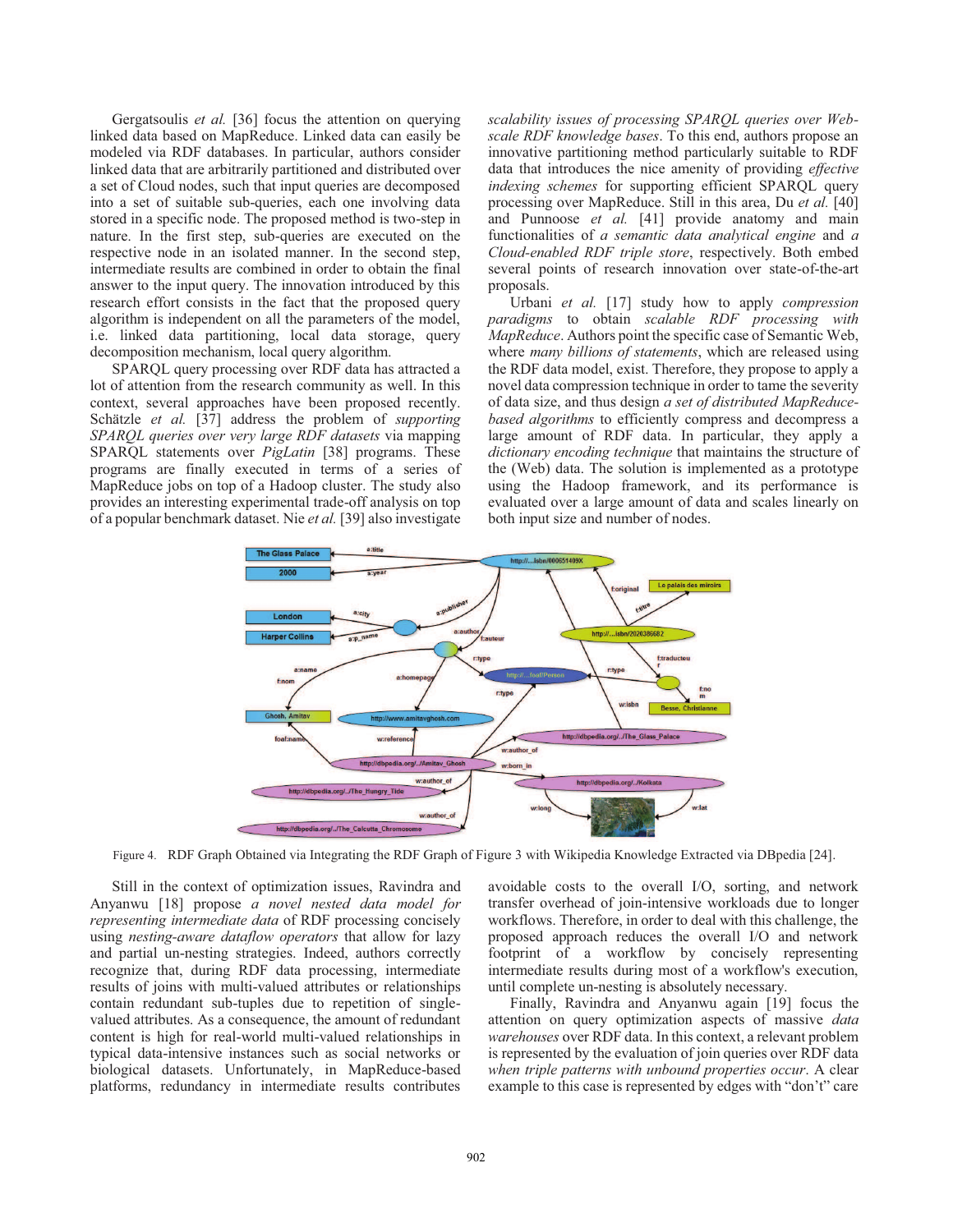labels. As a consequence, when evaluating such queries using relational joins, intermediate results contain high redundancy that is empathized by such unbound properties. In order to face-off this problem, authors propose an algebraic optimization technique that interprets unbound-property queries on MapReduce via using a non-relational algebra based on a TripleGroup data model. Novel logical and physical operators and query rewriting rules for interpreting unbound-property queries using the TripleGroup-based data model and algebra are formally introduced. The proposed framework is implemented on top of *Apache Pig* [44], and evaluated using both synthetic and real-word benchmark datasets and demonstrated the benefits of the framework.

#### VL. **FUTURE RESEARCH DIRECTIONS**

There are a number of research directions to be considered by future efforts in the context of big RDF graph management. In the following, we report on some among the most noticeable ones. Corresponding solutions should be, ofcourse, devised on top of suitable MapReduce/Hadoop infrastructures.

Storage Solutions for Large-Scale Big RDF Graphs: Inmemory representation of large-scale big RDF graphs constitutes an open problem. In this context, a column-based *approach is* one of the promising research directions.

**Indexing Big RDF Graphs:** Indexing data structures improve query processing on big RDF graphs. Building cost-effective indexing data structures is a classical open problem that gets worse when big RDF graphs are considered. Several opportunities such as *cluster indexing solutions* arise here.

**Fragmentation/Partition Paradigms for Big RDF Graph** *Management:* In fully-distributed big RDF graph management, *fragmentation/partition paradigms* can really improve the overall throughput of the reference computational infrastructure. This because, according to the fully-distributed paradigm, large-scale big RDF graphs are systematically *fragmented* into smaller RDF graphs and *distributed* on top of a Cloud architecture, so that smaller computations on smaller (sub-)graphs are possible on different Cloud nodes. Merging intermediate results is still an open, deriving problem.

Flexible Query Languages for Big RDF Graphs: Extending the capabilities of Web big data analytics can be possible via introducing *flexible query languages for big RDF graphs*. This means enriching actual RDF query language syntax by adding novel features such as preference query processing, approximate query answering, query expansion methods, and so forth, specifically tailored to big RDF graphs.

Integration with NoSQL Databases: NoSQL databases can be considered as the "natural" repositories for big RDF graphs, due to their intrinsic characteristic of being prone to support high-performance query processing, large-scale transaction management, and support for long-running *computations*. All the latter ones are important requirements for effective and efficient big RDF graph management.

**Uncertain Big RDF Graph Management:** It is well-known that real-life applications and systems are characterized by imprecise and uncertain data. Big RDF graphs can be of such a nature too, as originated by a plethora of scientific applications like bio-informatics tools, genomic computing platforms, micro-array data processing components, and so forth, which all *naturally* introduce imprecision and uncertainty in data. This calls for modes, techniques and algorithms that should be capable of efficiently managing uncertain big RDF graphs still in the presence of these challenging factors (e.g., providing *complete* answers over *incomplete* big RDF sub-graphs). It is important to note that this topic is widely investigated in literature (e.g., [47,48]), hence interesting correlations can inspire future work.

Privacy-Preserving Big RDF Graphs Management: Protecting the privacy of big RDF graphs while managing them will become critical for next-generation Cloud applications and systems that process such graphs. In this context, several solutions can be considered, such as approaches devoted to RDF data obfuscation (e.g., node obfuscation) or to generalization/abstraction methodologies (e.g., sub-graphs generalizing other sub-graphs via isomorphism).

**Big RDF Graph Analytics:** Devising suitable big RDF graph *analytics* is another hot topic in the context of big RDF graph management, also following similar initiatives developed in other related scientific contexts (e.g., [45,46]). Indeed, this imposes us to provide effective and efficient support for lowlevel operations that can be applied to the underlying big RDF graphs directly, such as *query processing*, *keyword-based* searching, sub-graph merging, and so forth.

## VII. CONCLUSIONS

Starting from the emerging need for effective and efficient algorithms for big RDF graph management, as required by modern Cloud applications and systems, in this paper we have presented a critical survey on MapReduce-based algorithms for managing big RDF graphs, with analysis of state-of-theart proposals, paradigms and trends. Big RDF graphs on the Web have been described deeply, and several examples on their usage in modern Big Web Intelligence scenarios have been provided. We have also provided a comprehensive overview of future research trends in the investigated scientific area. Our final aim is that, overall, this contribution will represent a precious milestone on the exciting research road towards achieving effective and efficient MapReducebased algorithms for supporting big RDF graph management.

# **REFERENCES**

- [1] Zhong, N.; Yau, S.S.; Ma, J.; Shimojo, S; Just, M.; Hu, B.; Wang, G.; Oiwa, K.; Anzai, Y. Brain Informatics-Based Big Data and the Wisdom Web of Things. IEEE Intelligent Systems, vol. 30, no. 5, 2015, pp. 2-7.
- [2] Lane, J.; Kim, H.J. Big Data: Web-Crawling and Analysing Financial News using RapidMiner. International Journal of Business Information Systems, vol. 19, no. 1, 2015, pp. 41-57.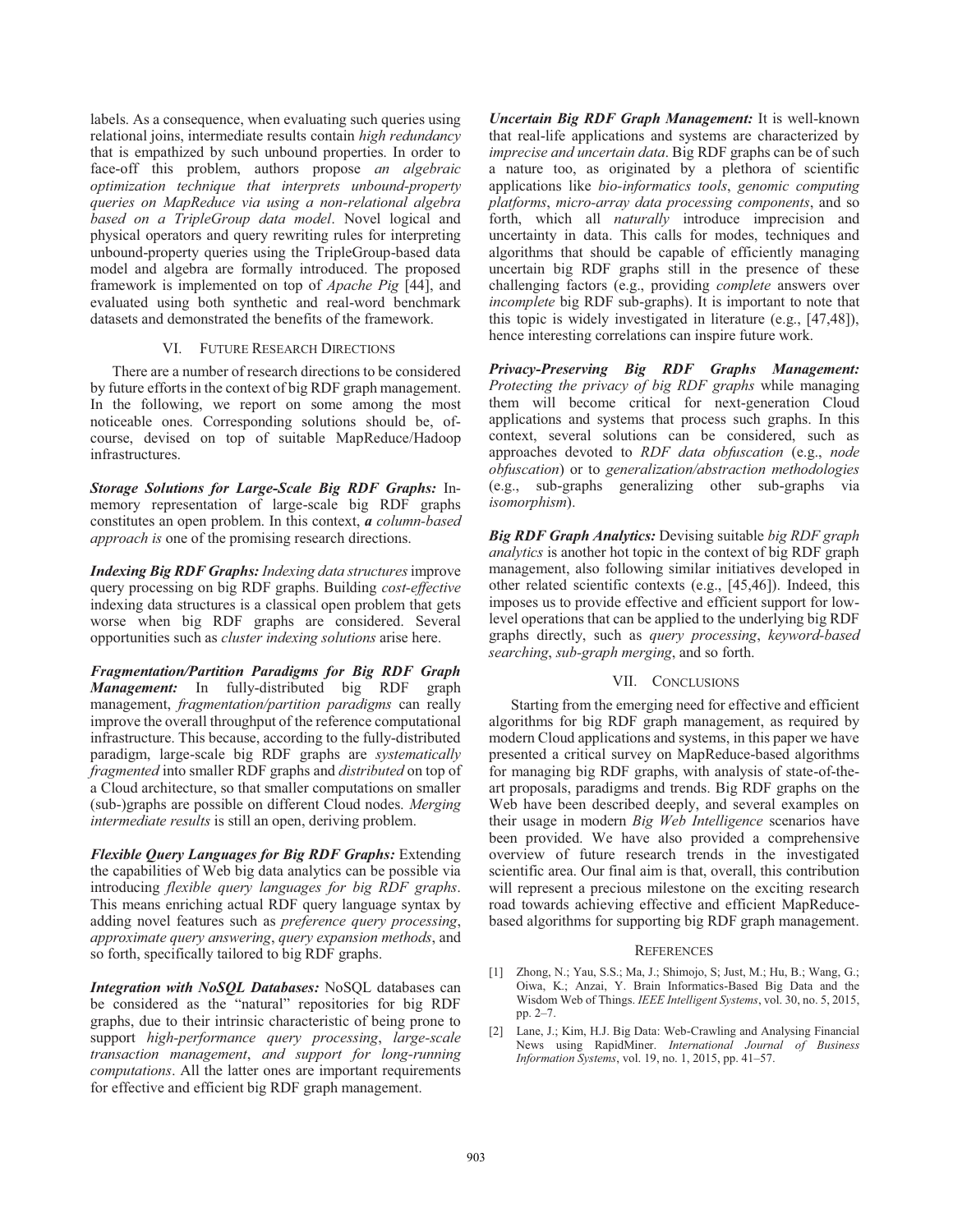- [3] Cuzzocrea, A.; Saccà, D.; Ullman, J.D. Big Data: A Research Agenda. In IDEAS, 2013, pp. 198-203.
- Curé, O.; Naacke, H.; Randriamalala, T.; Amann, B. LiteMat: A  $\lceil 4 \rceil$ Scalable, Cost-Efficient Inference Encoding Scheme for Large RDF Graphs. In Big Data, 2015, pp.1823-1830.
- [5] Anyanwu, K.; Ravindra, P.; Kim, H.S. Algebraic Optimization of RDF Graph Pattern Queries on MapReduce. In Large Scale and Big Data, Springer, 2014, pp. 183-228.
- Lee, K.; Liu, L. Scaling Queries over Big RDF Graphs with Semantic Hash Partitioning. PVLDB, vol. 6, no. 14, 2013, pp. 1894-1905.
- [7] Dean, J.; Ghemawat, S. MapReduce: Simplified Data processing on Large Clusters. Communications of the ACM, vol. 51, no. 1, 2008, pp.  $107 - 113$ .
- [8] Hadoop. http://wiki.apache.org/hadoop
- [9] Dittrich, J.; Quiané-Ruiz, J.-A. Efficient Big Data Processing in Hadoop MapReduce. PVLDB, vol. 5, no. 12, 2012, pp. 2014-2015.
- [10] Chen, Y.; Alspaugh, S; Katz, R.H. Interactive Analytical Processing in Big Data Systems: A Cross-Industry Study of MapReduce Workloads. PVLDB, vol. 5, no. 12, 2012, pp. 1802-1813.
- [11] Jiang, H.; Chen, Y.; Qiao, Z.; Weng, T.-H.; Li, K.-C. Scaling Up MapReduce-based Big Data Processing on Multi-GPU Systems. Cluster Computing, vol. 18, no. 1, 2015, pp. 369-383.
- [12] Wang, Y.; Liu, Z.; Liao, H.; Li, C. Improving the Performance of GIS Polygon Overlay Computation with MapReduce for Spatial Big Data Processing. Cluster Computing, vol. 18, no. 2, 2015, pp. 507-516.
- [13] Choi, P.; Jung, J.; Lee, K.-H. RDFChain: Chain Centric Storage for Scalable Join Processing of RDF Graphs using MapReduce and HBase. In ISWC (Posters & Demos), 2013, pp. 249-252.
- [14] Kim, H.S.; Ravindra, P.; Anyanwu, K. Scan-Sharing for Optimizing RDF Graph Pattern Matching on MapReduce. In CLOUD, 2012, pp.139-146.
- [15] Ravindra, P.; Kim, H.S.; Anyanwu, K. An Intermediate Algebra for Optimizing RDF Graph Pattern Matching on MapReduce. In ESWC,  $2011$ , pp. 46-61.
- [16] Zhang, X.; Chen, L.; Wang, M. Towards Efficient Join Processing over Large RDF Graph Using MapReduce. In SSDBM, 2012, pp. 250-259.
- [17] Urbani, J.; Maassen, J.; Drost, N.; Seinstra, F.J.; Bal, H.E. Scalable RDF Data Compression with MapReduce. Concurrency and Computation: Practice and Experience, vol. 25, no. 1, 2013, pp. 24-39
- [18] Ravindra, P.; Anyanwu, K. Nesting Strategies for Enabling Nimble MapReduce Dataflows for Large RDF Data. Int. J. Semantic Web Inf. Syst., vol. 10, no. 1, 2014, pp. 1-26.
- [19] Ravindra, P.; Anyanwu, K. Scaling Unbound-Property Queries on Big RDF Data Warehouses using MapReduce. In EDBT, 2015, pp. 169-180.
- [20] Broekstra, J.; Kampman, A.; van Harmelen, F. Sesame: A Generic Architecture for Storing and Querying RDF and RDF Schema. In ISWC, 2002, pp. 54-68.
- [21] Decker, S.; Melnik, S.; van Harmelen, F; Fensel, D.; Klein, M.C.A.; Broekstra, J.; Erdmann, M.; Horrocks, I.. The Semantic Web: The Roles of XML and RDF. IEEE Internet Computing, vol. 4, no. 5, 2000, pp. 63-74.
- [22] Beckett, D.J. The Design and Implementation of the Redland RDF Application Framework. Computer Networks, vol. 39, no. 5, 2002, pp. 577-588.
- [23] Huang, J., Abadi, D.J., Ren, K. Scalable SPARQL Querying of Large RDF Graphs. PVLDB, vol. 4, no. 11, 2011, pp. 1123-1134.
- [24] Herman. I. Introduction to Semantic Web Technologies. In SemTech, http://www.w3.org/2010/Talks/0622-SemTech-IH/ 2010 material redistributed under the Creative Common License (http://creativecommons.org/licenses/by-nd/3.0/)
- [25] Wikipedia, https://www.wikipedia.org/
- [26] DBpedia, http://wiki.dbpedia.org/
- [27] W3C. RDQL A Query Language for RDF W3C Member Submission 9 January 2004. http://www.w3.org/Submission/RDQL/
- [28] Gabrilovich, E.; Markovitch, S. Computing Semantic Relatedness Using Wikipedia-based Explicit Semantic Analysis. In IJCAI, 2007, pp. 1606-1611.
- [29] Chandramouli, N.; Goldstein, J.; Duan, S. Temporal Analytics on Big Data for Web Advertising. In ICDE, 2012, pp. 90-101.
- [30] Papailiou, N.; Tsoumakos, D.; Konstantinou, I.; Karras, P.; Koziris, N. H2RDF: Adaptive Query Processing on RDF Data in the Cloud. In WWW, 2012, pp. 397-400.
- [31] W3C. SPARQL 1.1 Overview W3C Recommendation 21 March 2013. http://www.w3.org/TR/sparql11-overview/
- [32] Przyjaciel-Zablocki, M.; Schätzle, A.; Skaley, E.; Hornung, T.; Lausen, G. Map-Side Merge Joins for Scalable SPARQL BGP Processing. In CloudCom, 2013, pp. 631–638.
- $\left[33\right]$ Kaoudi, Z.; Manolescu, I. RDF in the Clouds: A Survey. VLDB J., vol. 24, no. 1, 2015, pp. 67-91.
- [34] Rohloff, K.; Schantz, R.E. High-Performance, Massively Scalable Distributed Systems Using the MapReduce Software Framework: The SHARD Triple-Store. In PSI EtA, 2010, art. no. 4
- [35] Ladwig, G.; Harth, A. CumulusRDF: Linked Data Management on Nested Key-Value Stores. In SSWS, 2011, pp. 30-42.
- [36] Gergatsoulis, M.; Nomikos, C.; Kalogeros, E.; Damigos, M. An Algorithm for Querying Linked Data Using Map-Reduce. In Globe, 2013, pp. 51-62.
- [37] Schätzle, A.; Przyjaciel-Zablocki, M.; Lausen, G. PigSPARQL: Mapping SPARQL to Pig Latin. In SWIM, 2011, art. no. 4
- [38] Olston, C.; Reed, B.; Srivastava, U.; Kumar, R.; Tomkins, A. Pig Latin: A Not-So-Foreign Language for Data Processing. In SIGMOD, 2008, pp. 1099-1110.
- [39] Nie, Z.; Du, F.; Chen, Y.; Du, C.; Xu, L. Efficient SPARQL Query Processing in MapReduce through Data Partitioning and Indexing. In APWeb, 2012, pp. 628-635.
- [40] Du, J.-H.; Wang, H.; Ni, Y.; Yu, Y. HadoopRDF: A Scalable Semantic Data Analytical Engine. In ICIC, vol. 2, 2012, pp. 633-641.
- [41] Punnoose, R.; Crainiceanu, A.; Rapp, D. Rya: A Scalable RDF Triple Store for the Clouds. In Cloud-I, 2012, art. 4.
- [42] Agrawal, D.; Das, S.; El Abbadi, A. Big Data and Cloud Computing: Current State and Future Opportunities. In EDBT, 2011, pp. 530-533.
- [43] Cohen, J.; Dolan, B.; Dunlap, M.; Hellerstein, J.M.; Welton, C. MAD Skills: New Analysis Practices for Big Data. PVLDB, vol. 2, no. 2, 2009, pp. 1481-1492.
- [44] Apache Pig, https://pig.apache.org/
- [45] Cuzzocrea, A.; Bellatreche, L.; Song, I.-Y. Data Warehousing and OLAP over Big Data: Current Challenges and Future Research Directions. In DOLAP, 2013, pp. 67-70.
- [46] Cuzzocrea, A. Analytics over Big Data: Exploring the Convergence of DataWarehousing, OLAP and Data-Intensive Cloud Infrastructures. In COMPSAC, 2013, pp. 481-483.
- [47] Leung, C.K.-S.; Cuzzocrea, A.; Jiang, F. Discovering Frequent Patterns from Uncertain Data Streams with Time-Fading and Landmark Models. Transactions on Large-Scale Data- and Knowledge-Centered Systems, vol. 8, 2013, pp. 174-196.
- [48] Cuzzocrea, A.; Leung, C.K.-S.; MacKinnon, R.K. Mining Constrained Frequent Itemsets from Distributed Uncertain Data. Future Generation Computer Systems, vol. 37, 2014, pp. 117-126.
- Kune, R.; Konugurthi, P.; Agarwal, A.; Rao, C.R.; Buyya, R. The [49] Anatomy of Big Data Computing. Software: Practice & Experience, vol. 46, no. 1, 2016, pp. 79-105.
- [50] Tian, Y.; Patel, J.M. TALE: A Tool for Approximate Large Graph Matching. In ICDE, 2008, pp. 963-972.
- [51] Mammo, M.; Bansal, S.K. Distributed SPARQL over Big RDF Data: A Comparative Analysis Using Presto and MapReduce. In BigData Congress, 2015, pp. 33-40.